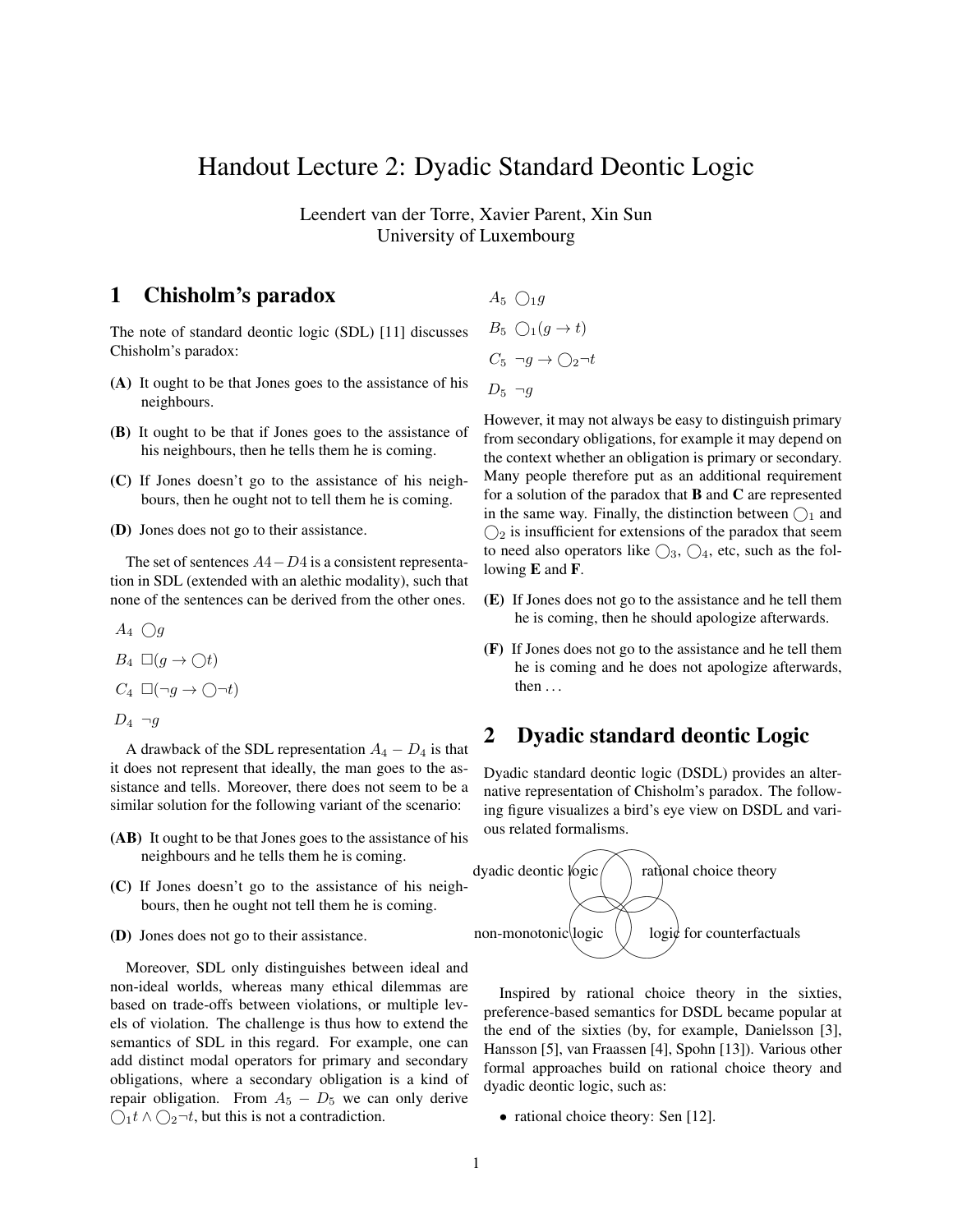- logic for counterfactuals: Lewis [7].
- non-monotonic logic: KLM systems [6].

For more information on the interplay between these areas, see Makinson's comparison [8].

#### 2.1 Language

Definition 1. *Given a set* Φ *of propositional letters. The* language of dyadic standard deontic logic  $\mathfrak{L}_D$  is the small*est set such that:*

- *1.*  $\Phi \subseteq \mathfrak{L}_D$ .
- *2. if*  $\phi \in \mathfrak{L}_D$ *, then*  $\neg \phi$ *,*  $\Box \phi \in \mathfrak{L}_D$ *.*
- *3.* if  $\phi \in \mathfrak{L}_D$  and  $\psi \in \mathfrak{L}_D$ , then  $\phi \wedge \psi \in \mathfrak{L}_D$ .
- *4. if*  $\phi, \psi \in \mathfrak{L}_D$ *, then*  $\bigcirc$   $(\phi/\psi) \in \mathfrak{L}_D$ *.*

*We let*  $\bigcap \phi := \bigcap (\phi/\top), P(\phi/\psi) := \neg \bigcap (\neg \phi/\psi)$  *and*  $\diamondsuit \phi := \neg \Box \neg \phi$ . Other boolean cases are defined as usual.

 $\mathfrak{L}_D$  is equivalently represented by the following BNF: for p range over  $\Phi$ ,

$$
\phi ::= p | \neg \phi | \phi \land \phi | \Box \phi | \bigcirc (\phi/\phi)
$$

The intended reading of  $\Box \phi$  is " $\phi$  is settled as true",  $\bigcirc$ ( $\phi/\psi$ ) is " $\phi$  is obligatory, given  $\psi$ ".  $P(\phi/\psi)$  is " $\phi$  is permitted, given  $\psi$ ", and  $\Diamond \phi$  is "possibly  $\phi$ ".

 $\triangle$ Iteration of deontic modality is allowed. For example  $\bigcap (B/\bigcap (B/A) \wedge A)$  is a formula in  $\mathfrak{L}_D$ .

if one fails to pay his taxes, then one ought to be fined.  $\exists$ 

#### 2.2 Semantics

In this section we introduce the preference-based semantics as defined by  $\text{Aqvist}$  [2].

**Definition 2.** A preference model  $M = (W, \geq, V)$  is a *tuple where:*

- W *is a non-empty set of possible worlds.*
- $\bullet \geq i$ *s a reflexive, transitive relation over W satisfying the following limitedness requirement: if*  $||\phi|| \neq \emptyset$ *then*  $\{x \in ||\phi|| : (\forall y \in ||\phi||)x \geq y\} \neq \emptyset$ . *Here*  $||\phi|| = \{s \in W : M, s \models \phi\}.$ 1  $s > s'$  is short for  $s \geq s'$  and  $s' \not\geq s$ .
- V *is a standard propositional valuation such that for every propositional letter*  $p, V(p) \subseteq W$ .
- $s \geq s'$  is understood as s is at least as good as s'.

Definition 3 (Satisfaction). *Given a preference model*  $M = (W, \geq, V)$  and a world  $s \in W$ , we define the satis*faction relation*  $M, s \models \phi$  *by induction on the structure of* φ *using the following clauses:*

- $M, s \models p$  *iff*  $s \in V(p)$ *.*
- $M, s \vDash \neg \phi$  *iff not*  $M, s \vDash \phi$ *.*
- $M, s \models \phi \land \psi$  *iff*  $M, s \models \phi$  *and*  $M, s \models \psi$ *.*
- $M, s \vDash \Box \phi$  *iff for all*  $s' \in W, M, s' \vDash \phi$ *.*
- $M, s \models \bigcirc (\psi/\phi)$  *iff for all*  $s', \text{ if } s' \in Best(||\phi||),$ *then*  $M, s' \models \psi$ *. Here for a set of worlds Q,*  $Best(Q) = \{ s \in Q : s \geq s', for all s' \in Q \}.$
- $M, s \models \phi$  is read as "world s satisfies  $\phi$  in model M".

**Definition 4** (Validity). A formula  $\phi$  is said to be valid, if *for all preference model* M *and all state* s *in* M,  $M, s \models \phi$ .

Definition 5 (Consequence). *Given a set* Γ *of formulas, we say that*  $\phi$  *is a consequence of*  $\Gamma$  *(written as*  $\Gamma \models \phi$ ) *iff for all model* M, all state s in M, if  $M, s \models \psi$  for all  $\psi \in \Gamma$ , then  $M, s \models \phi$ .

The obligations involved in Chisholm's paradox can be represented by a preference ordering, for example:

$$
g \wedge t > g \wedge \neg t > \neg g \wedge \neg t > \neg g \wedge t
$$

Extensions like  $E$  and  $F$  can be incorporated by refining the ordering.

Chisholm's quartet can be represented in DSDL as follows:

 $A_6 \bigcirc g$ 

$$
B_6 \left( \bigcirc (t|g) \right)
$$

 $C_6 \cap (\neg t | \neg g)$ 

$$
D_6 \neg g
$$

The first example shows how to verify whether a deontic formula is satisfied in a model .

**Example 2.1.** Let  $M = (W, \geq, V)$  be where  $W =$  $\{s_1, s_2\}, s_1 > s_2 \text{ and } V(g) = \{s_1\}.$  Show that  $\bigcirc g$  is satisfied in M.

*Solution.*  $M, s_1 \models \bigcirc g$  because  $Best(||\top||) = \{s_1\}$  and  $M, s_1 \vDash g.$ 

**Exercise 2.1.** Let  $M = (W, \geq, V)$  such that  $W =$  ${s_1, s_2, s_3}, s_1 > s_2 > s_3, V(g) = {s_2, s_3}$  and  $V(t) = \{s_2\}$ . Show that  $\bigcirc (t|g)$  is satisfiable in M.

The second example illustrates satisfiability of a set  $S$  of formulas. This means constructing a model, and a world in it, at which all the formulas in  $S$  are true.

<sup>&</sup>lt;sup>1</sup>Unlike Åqvist, we do not require  $\geq$  to be connected. Parent [10] shows that connectedness does not modify the set of validities.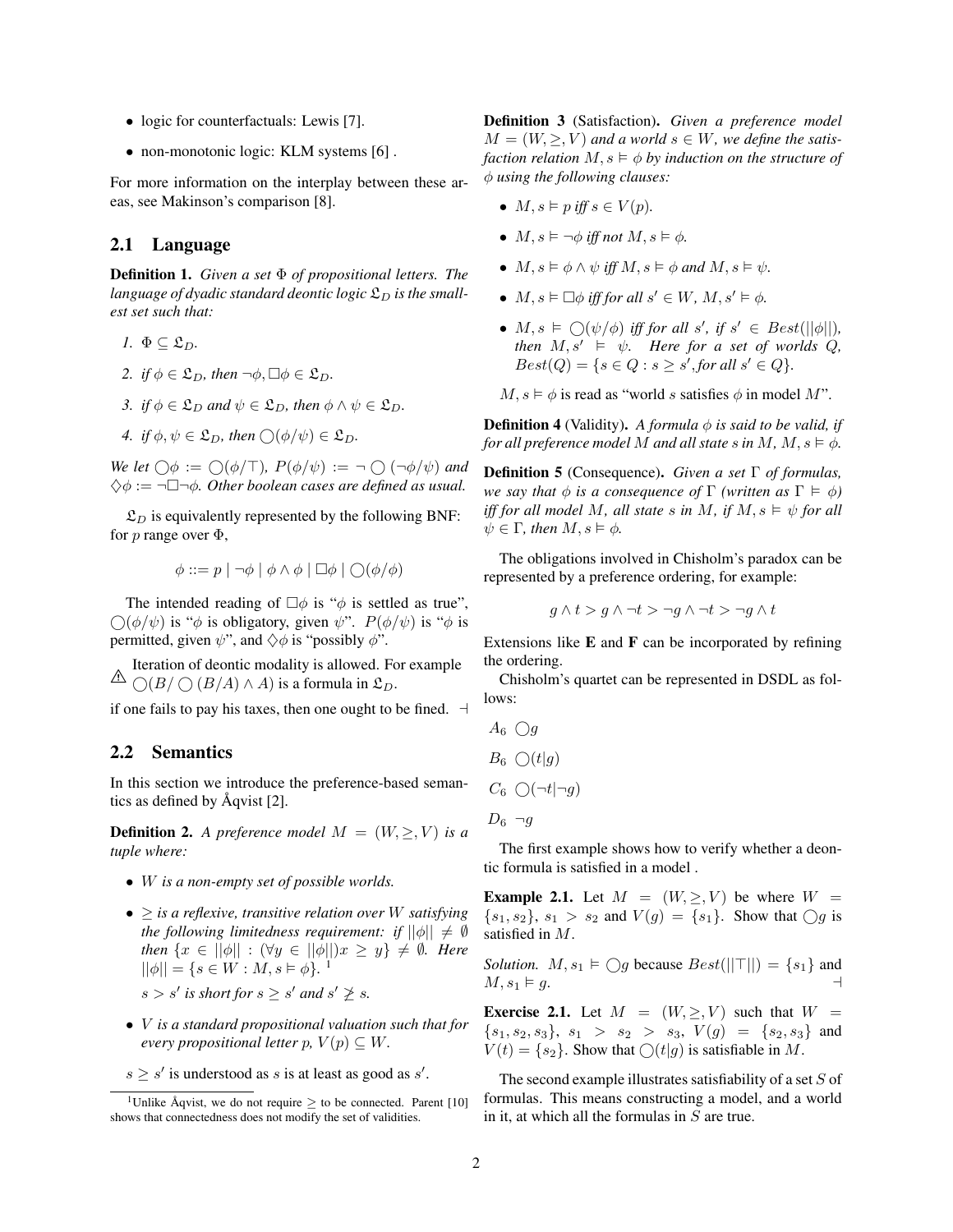**Example 2.2.** Show that  $\{ \bigcirc g, \bigcirc (t|g) \}$  is satisfiable.

*Solution.* Let  $M = (W, \geq, V)$  such that  $W = \{s_1, s_2\},\$  $s_1 > s_2$ ,  $V(g) = \{s_1\}$ ,  $V(t) = \{s_1\}$ . We have  $M, s_1 \models$  $\bigcirc$  and  $M$ ,  $s_1 \models \bigcirc (t|g)$ .

**Exercise 2.2.** Show that  $\{\bigcirc g, \bigcirc (t|g), \bigcirc (\neg t|\neg g), \neg g\}$  is satisfiable.

The third example illustrates the notion of non-validity of a formula.

**Example 2.3.** Show that  $\nvdash \neg g \rightarrow \bigcirc (t|g)$ .

*Solution.* We need to build a model such that for some world in the model,  $\neg g$  is satisfied but  $\bigcirc(t|g)$  is not. Let  $M = (W, \geq, V)$  such that  $W = \{s_1, s_2, s_3\}, s_1 > s_2$ ,  $V(g) = \{s_1, s_2\}, V(t) = \{s_2\}.$  It can be verified that  $M, s_3 \vDash \neg g$  and  $M, s_3 \not\vDash \bigcirc (t | g).$ 

**Exercise 2.3.** Show that  $\nvdash \bigcirc g \rightarrow \bigcirc(\neg t | \neg g)$ .

The fourth example illustrates the notion of validity of a formula.

### **Example 2.4.** Show that  $\models \bigcirc (t \vee \neg t | g)$ .

*Solution.* Let M be an arbitrary model. We need to show that  $Best(||g||) \subseteq ||t \vee \neg t||$ . Let  $s \in Best(||g||)$ . By the evaluation rules for the propositional connectives, it follows at once that  $M, s \models t \lor \neg t$ , as required.

**Exercise 2.4.** Show that  $\models \bigcirc(g|g)$ .

Here is a list of valid and invalid formulas:

$$
\vDash \Box(\phi \to \psi) \to (\Box \phi \to \Box \psi) \tag{K}
$$

$$
\vDash \Box \phi \to \Box \Box \phi \tag{4}
$$

$$
\models \neg \Box \phi \to \Box \neg \Box \phi \tag{5}
$$

$$
\vDash \bigcirc (\psi \to \chi/\phi) \to (\bigcirc (\psi/\phi) \to \bigcirc (\chi/\phi)) \quad (COK)
$$

$$
\vDash \bigcirc (\psi/\phi) \to \Box \bigcirc (\psi/\phi) \tag{Abs}
$$

$$
\vDash \Box \psi \to \bigcirc (\psi/\phi) \tag{CON}
$$

$$
\vDash \Box(\phi \leftrightarrow \psi) \rightarrow (\bigcirc(\chi/\phi) \leftrightarrow \bigcirc(\chi/\psi))
$$
 (Ext)

$$
\vDash \bigcirc (\phi/\phi) \tag{Id}
$$

$$
\vDash \bigcirc(\chi/(\phi \land \psi)) \to \bigcirc((\psi \to \chi)/\phi) \tag{C}
$$

$$
\vDash \Diamond \phi \to (\bigcirc (\psi/\phi) \to P(\psi/\phi))
$$
 (D\*)

$$
\vDash (P(\psi/\phi) \land \bigcirc ((\psi \to \chi)/\phi)) \to \bigcirc (\chi/(\phi \land \psi))
$$
  
(S)

$$
\not\models \bigcirc (q/p) \to \bigcirc (q/p \land r) \tag{SI}
$$

$$
\nvDash (\bigcirc (q/p) \land \bigcirc (r/q)) \to \bigcirc (r/p) \tag{T}
$$

$$
\not\models \bigcirc (q/p) \land p \to \bigcirc q \qquad \text{(factual detachment)}
$$

Example 2.5. Strengthening of the Antecedent is invalid:

$$
\not\models \bigcirc (q/p) \to \bigcirc (q/p \wedge r)
$$

Intuitively, this means obligations are *defeasible* (cf. nonmonotonic logic).

We construct the following model:  $M = (W, \geq, V)$ such that  $W = \{w_1, w_2, w_3\}, w_1 > w_2 > w_3, V(p) =$  $W, V(q) = \{w_1, w_3\}, V(r) = \{w_2, w_3\}.$  It can be verified that  $M, w_1 \not\models \bigcirc (q/p) \rightarrow \bigcirc (q/p \wedge r).$ 

Exercise 2.5. Show that

$$
\nvDash (\bigcirc (\neg t/\neg g) \land \bigcirc (g/\neg t)) \to \bigcirc (g/\neg g)
$$

Exercise 2.6. Show that

$$
\bullet \nvDash \bigcirc (q/p) \land p \to \bigcirc q
$$

$$
\bullet \ \models \bigcirc (q/p) \land \Box p \rightarrow \bigcirc q
$$

## 2.3 Proof system

In the 20th century, mathematical logic was developed in an attempt to answer a question concerning "truth" and "proof" in mathematics.

 $\star$ Can we give a rigorous definition of "proof" and use

it to "prove" every "true mathematical statement"? To make sense of this questions, careful concept formation is needed. What do we mean by:

- "mathematical statement"?
- "true mathematical statement"?
- "proof"?

In the deontic setting, those questions turn to

- What is "deontic statement"?
- What is "true deontic statement"?
- What is "proof"?
- Can we "prove" every "true deontic statement"?

In DSDL, the answers to those questions are the following:

- A deontic statements is a formula  $\phi \in \mathfrak{L}_D$ .
- True deontic statements are valid formulas.
- A proof is a derivation to be defined in Definition 6.
- We can prove every true deontic statement. This is Theorem 1 in the next subsection.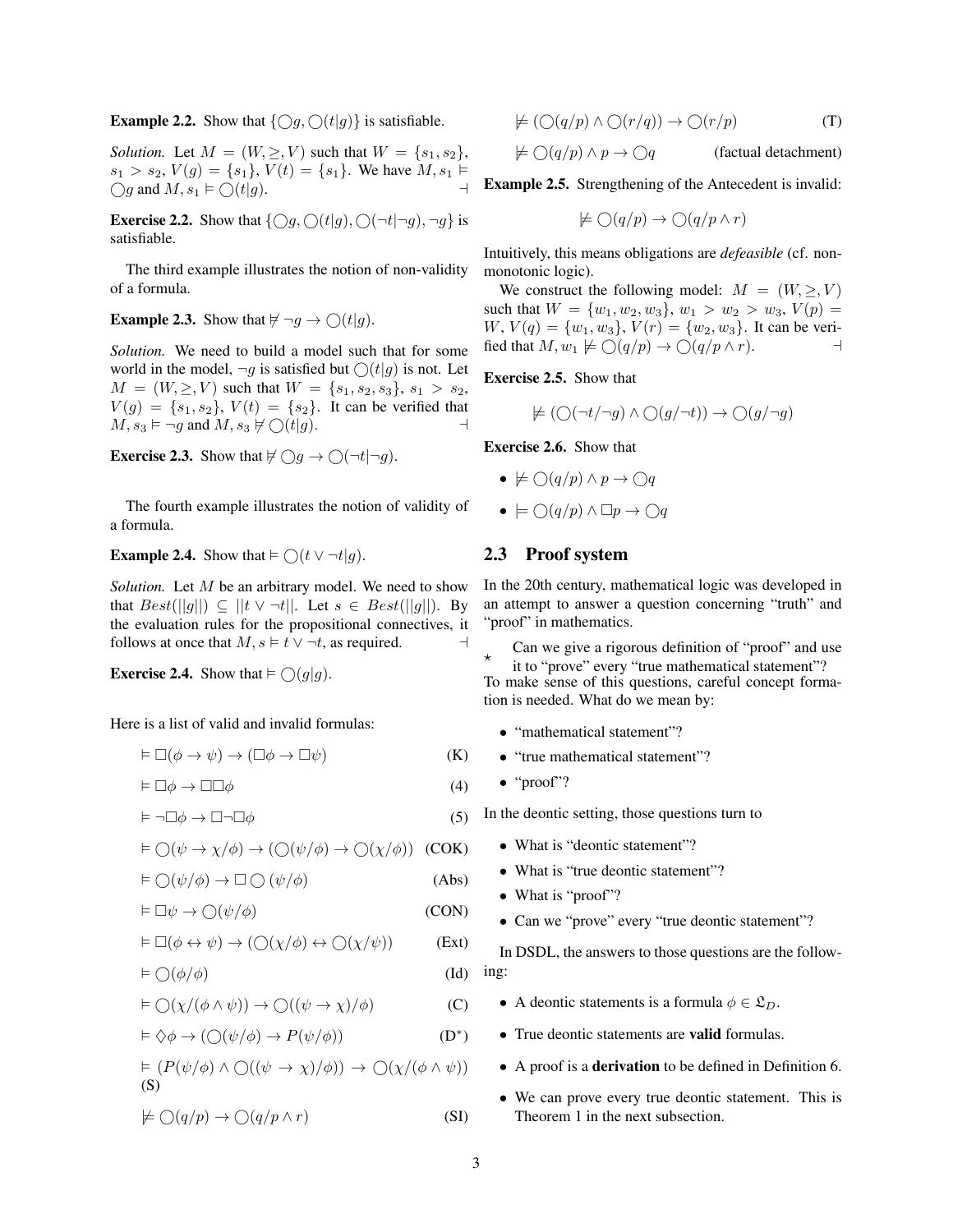Definition 6. *Let* X *be a given proof system.* X *is characterized by axioms*  $Ax_1, Ax_2, ..., Ax_n$  *and rules*  $Ru_1, Ru_2,...Ru_k$ , where each rule  $Ru_j (j \leq k)$  is of the *form "From*  $\phi_1, \ldots, \phi_{j_{ar}}$  *infer*  $\phi_j$ ". We call  $j_{ar}$  *the arity of the rule. Then, a derivation of*  $\phi$  *in* **X** *is a finite sequence*  $\phi_1, \ldots, \phi_m$  *of formulas such that:* 

*1.*  $\phi_m = \phi$ ;

- 2. every  $\phi_i$  in the sequence is
	- *(a) either an instance of one of the axioms*  $Ax_1, Ax_2,...Ax_n$
	- *(b) or else the result of the application of one of the rules*  $Ru_j$  ( $j \leq k$ ) *to*  $j_{ar}$  *formulas in the se-* $\emph{quence that appear before $\phi_i$}.$

*If there is a derivation for*  $\phi$  *in* **X** we write  $\vdash_{\mathbf{X}} \phi$ *, and we say that*  $\phi$  *is a theorem in* **X**.

*For a set of formulas* Γ*, we say* φ *is derivable from* Γ *in system* **X** *(notation:*  $\Gamma \vdash_{\mathbf{X}} \phi$ *) if there are formulas*  $\psi_1, \ldots, \psi_n \in \Gamma$  *such that*  $\vdash_{\mathbf{X}} (\psi_1 \wedge \ldots \wedge \psi_n) \to \phi$ *.* 

When it is clear what system is intended, we drop the subscript **X**, and just write  $\vdash \phi$  or  $\Gamma \vdash \phi$ .

Definition 7.  $\AA$ *qvist* [2]'s system **G** consists of the follow*ing axioms and rules (labels are from [10]):*

Axioms schemes:

*All tautologies of propositional logic* (PL)

$$
\Box(\phi \to \psi) \to (\Box \phi \to \Box \psi) \tag{K}
$$

$$
\Box \phi \to \Box \Box \phi \tag{4}
$$
\n
$$
\neg \Box \phi \to \Box \neg \Box \phi \tag{5}
$$

$$
\bigcirc (\psi \to \chi/\phi) \to (\bigcirc (\psi/\phi) \to \bigcirc (\chi/\phi)) \qquad (COK)
$$

$$
\bigcirc (\psi/\phi) \to \Box \bigcirc (\psi/\phi) \tag{Abs}
$$

$$
\Box \psi \to \bigcirc (\psi/\phi) \tag{Nec}
$$

$$
\Box(\phi \leftrightarrow \psi) \rightarrow (\bigcirc(\chi/\phi) \leftrightarrow \bigcirc(\chi/\psi))
$$
 (Ext)

$$
\bigcirc (\phi/\phi) \tag{Id}
$$

$$
\bigcirc (\chi/(\phi \land \psi)) \to \bigcirc ((\psi \to \chi)/\phi)
$$
 (Sh)

$$
\diamondsuit \phi \to (\bigcirc (\psi/\phi) \to P(\psi/\phi)) \tag{D*}
$$

$$
(P(\psi/\phi) \land \bigcirc ((\psi \to \chi)/\phi)) \to \bigcirc (\chi/(\phi \land \psi))
$$
 (Sp)

Rules:

$$
If \vdash \phi \text{ and } \vdash \phi \rightarrow \psi \text{ then } \vdash \psi \qquad (MP)
$$

$$
If \vdash \phi \ then \vdash \Box \phi \tag{N}
$$

From now onwards for the sake of conciseness brackets are omited when no confusion can arise.

**Remark 2.1.** The axioms and the rule governing  $\Box$  are those of the modal system known as S5.

Remark 2.2. (Sp) is the distinctive axiom of G. It appears in Spohn's own axiomatization of Hansson's system DSDL3 (see [13]). (Sp) is equivalent to the so-called principle of rational monotony used in non-monotonic logic [6]:

$$
P(\psi/\phi) \land \bigcirc (\chi/\phi) \to \bigcirc (\chi/\phi \land \psi) \tag{RM}
$$

Example 2.6. In system G, we have:

$$
\{P(r/p), \bigcirc(q/p)\} \vdash \bigcirc(q/p \land r) \tag{1}
$$

$$
\{P(r/p), \bigcirc (q/p)\} \vdash \bigcirc (r \to q/p) \tag{2}
$$

Below: the required derivations: For 1:

1. ` q → (r → q) PL 2. ` (q → (r → q)) N, 1 3. ` (q → (r → q)) → (q → (r → q)/p) Nec 4. ` (q → (r → q)/p) MP, 2,3 5. ` (q → (r → q)/p) → ( (q/p) → (r → q/p)) COK 6. ` (q/p) → (r → q/p) MP 4,5 7. ` (P(r/p) ∧ (r → q/p)) → (q/p ∧ r) Sp 8. ` (r → q/p) → (P(r/p) → (q/p ∧ r)) PL, 7 9. ` (r/p) → (P(r/p) → (q/p ∧ r)) PL, 8, 6 10. ` (P(r/p) ∧ (r/p)) → (q/p ∧ r) PL, 9

For 2:

1. 
$$
\vdash P(r/p) \land \bigcirc (q/p) \rightarrow \bigcirc (q/p \land r)
$$
 RM

2. 
$$
\vdash \bigcirc (q/p \land r) \to \bigcirc (r \to q/p)
$$
  
\n3.  $\vdash P(r/p) \land \bigcirc (q/p) \to \bigcirc (r \to q/p)$  PL 1,2

$$
\overline{a}
$$

#### Exercise 2.7. Show that

1. 
$$
\vdash \bigcirc(t/g) \rightarrow \bigcirc(g \rightarrow t)
$$
  
2.  $\vdash P(p \land q) \rightarrow P(p/q)$ 

**Exercise 2.8.** Show that, for axiom Sp to be valid,  $\geq$  must be transitive. Show that, for  $D^*$  to be valid,  $\geq$  must be limited.

#### 2.4 Completeness and decidability

**Theorem 1** (Completeness [9]).  $\Gamma \vdash \phi$  *iff*  $\Gamma \models \phi$ 

Theorem 2 (Decidability [1]). *The derivability problem in* G *is decidable. That is, the question as to whether or not*  $\Gamma \vdash \phi$  *can be answered in finitely many steps.* 

## References

 $[1]$  L. Aqvist. Three characterizability problems in deontic logic. In R. Demolombe and R. Hilpinen,